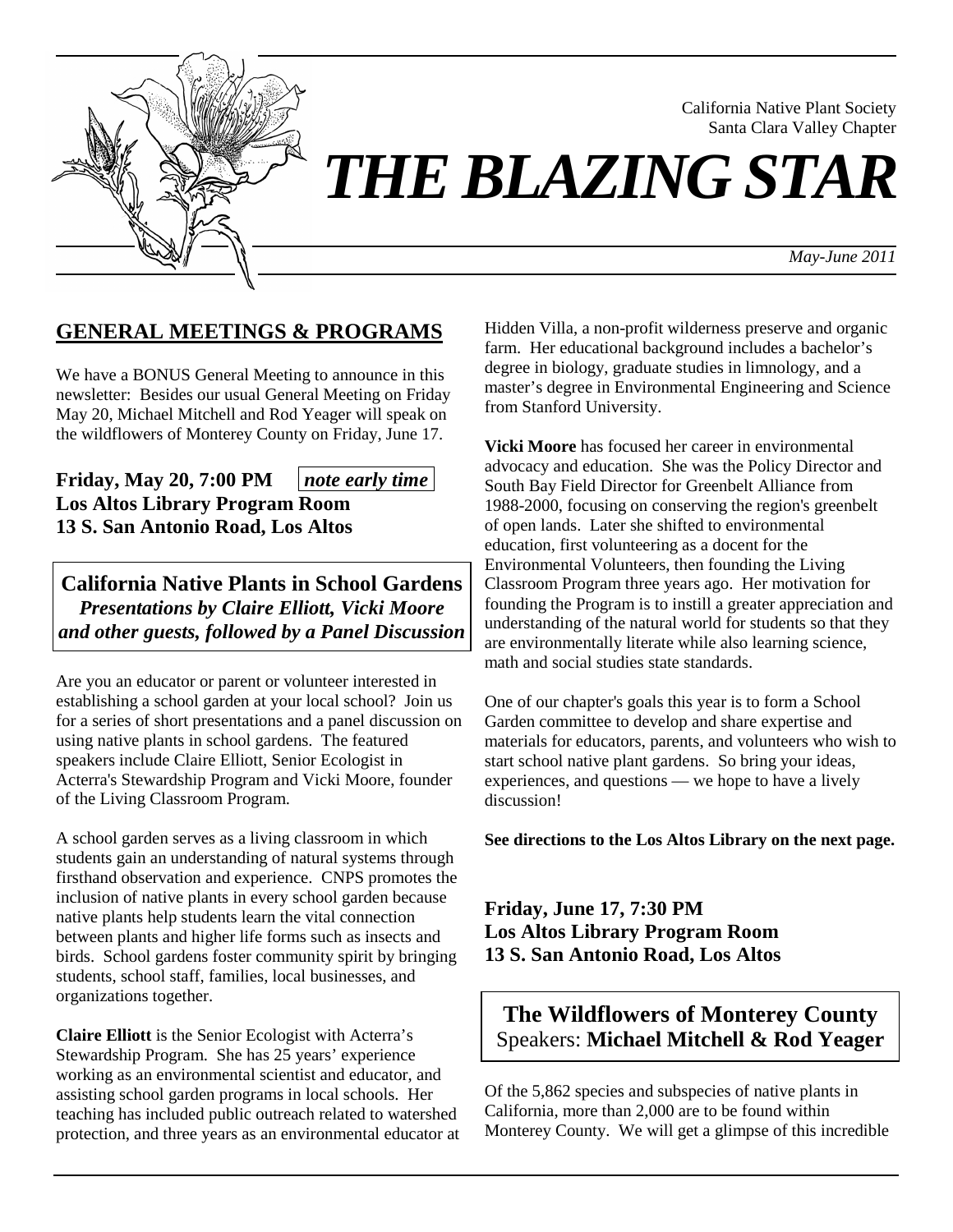plant diversity from the authors of the new field guide, *Wildflowers of Garland Ranch*.

Garland Ranch offers a microcosm of the plant habitats found throughout the county. Located in Carmel Valley, this regional park comprises 3,464 acres at the northern end of the Santa Lucia mountain range with the Carmel River running along part of its northern boundary. Its 50 miles of hiking trails cover a diverse range of habitats, from the riparian and flood plain to lowland oak woodlands and redwoods, to sage brush and chaparral before reaching the ridge lines at 1,500-2,000', with their exposed grasslands and scrub. Garland Ranch is home to over 350 species of flowering plants. An observant hiker who goes through both the woodland areas and chaparral to the ridges may expect to see close to 100 species on a spring day.

**Michael Mitchell** moved to Carmel Valley upon his retirement from a lifetime of legal practice in England and California. An enthusiastic photographer and nature lover, he has spent many happy hours photographing and then struggling to identify the local wildflowers. He is a volunteer naturalist with the Monterey Peninsula Regional Park District.

**Rod M. Yeager, MD,** after retiring from the practice of Thoracic and Cardiovascular Surgery in Shreveport, Louisiana in 2002 has spent many enjoyable hours exploring the hiking trails in Pebble Beach, California and the surrounding area including Big Sur, Carmel Valley, Salinas Valley and the rest of Monterey County. It did not take long for him to be impressed by the large number and variety of wildflowers seen along the hiking trails and a desire to learn their names evolved. He developed an interest in photography which ultimately resulted in seven books of photographs of wildflowers found in Monterey County as well as a website (**www.rodyeager.com**).

Copies of the authors' field guide will be available for purchase and signing.

**Directions:** From Foothill Expy., travel ½ mile on San Antonio Rd. towards the Bay, cross Hillview and turn right into the driveway; the library is on the left. From El Camino, travel towards the hills on San Antonio Rd., cross Edith and turn left into the unmarked driveway just before Hillview. The sign on San Antonio Rd. reads "Civic Center, Library and History Museum." Enter through the lobby of the main entrance.

CNPS general meetings are free and open to the public. For more information, leave a message on our Chapter phone at (408) 260-3450 and someone will return your call.

# **CHAPTER ACTIVITIES**

## **Native Plant Nursery at Hidden Villa**

Thanks to our volunteers, our customers, partner organizations, and the lovely weather, we had another fantastic plant sale on April 16.

To help the nursery recover, and to propagate plants for our **Fall Native Plant Sale on October 15**, consider volunteering at one of our nursery work sessions. They take place every **Wednesday,** from **noon to 3pm**. Bring garden gloves, sunhat, clippers, and your lunch if you like. Other tools will be provided at the nursery. Knowledge of plants is not necessary; your willingness to help is all that's required.

Plants may be purchased during the nursery workdays through the end of May. Please plan to pay by check.

For more information, contact Jean Struthers at (650) 941- 2586 or JeanStruthers@att.net (by phone is best); or Ray Deutsch at (650) 365-6136 or ray.deutsch@yahoo.ca.

**Directions**: Hidden Villa is located on Moody Road west of Foothill College. From Hwy. 280 in Los Altos Hills, take the Moody Road exit and head west. Two miles west of Foothill College, look for the Hidden Villa sign and driveway on the left. Proceed over the bridge, and park in the visitor center parking lot to your right. The Native Plant Nursery is at the greenhouse just beyond the visitor center.

## **Gardening With Natives, May-June**

Gardening with Natives (GWN), a special interest group within the Chapter, includes a mix of native landscape designers and seasoned native plant gardeners, as well as beginners. It offers talks throughout the year which are free and open to all.

A total of six talks are scheduled during May and June throughout the Chapter area – from Cupertino, Los Altos, and Woodside to Milpitas and Fremont to San Carlos, Belmont, and Half Moon Bay! Please spread the word. For more info., visit **www.GardeningWithNatives.com**.

**Gardening by Plant Community:** The focus on gardening by plant community continues with one talk each month followed by a weekend walk through the same plant community. In May we cover redwood forests; the focus in June is coastal habitats. This combination of a gardening talk followed by a plant walk is to inspire gardeners to go on plant exploration hikes, and hikers to plant native plants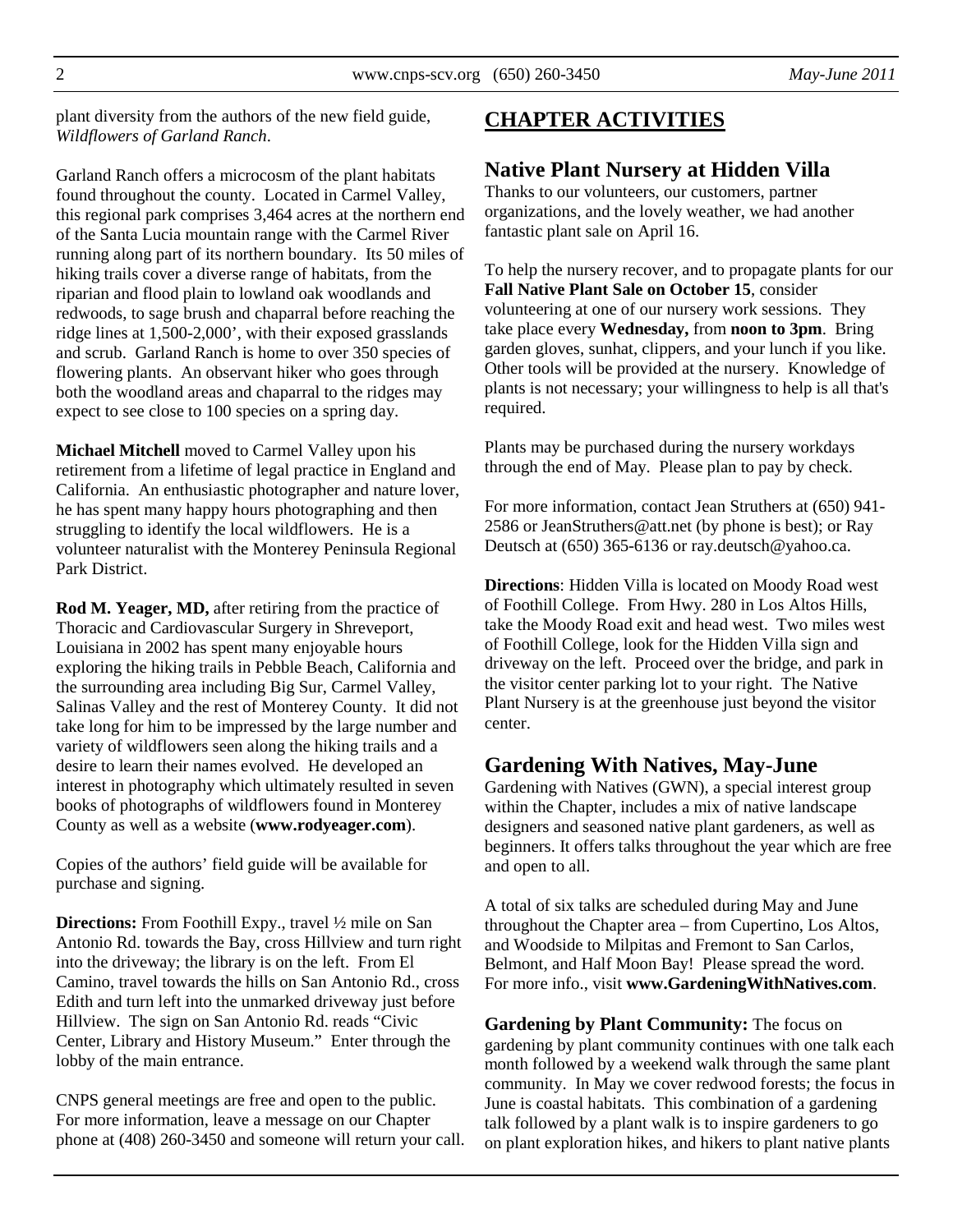in their home gardens. See the Field Trips section later in this newsletter for more information on the scheduled hikes.

These programs are made possible by volunteers who help with program logistics and by cosponsoring libraries. If you would like to help organize similar programming at a library near you, contact arvind.kumar@cnps.org.

#### Tuesday, May 3, 7:00-8:30 p.m.

## **Garden Plants From the Redwood Forest, a talk by Matt Teel**

The Coast Redwood Forest plant community is home to a wide variety of native plants suitable for gardens in the greater Bay Area. This talk will cover the most popular perennials, shrubs, and ground covers in cultivation, as well as some of the rarer plants, in order to interest both beginners and enthusiasts. Matt Teel is the plant propagator at Yerba Buena Nursery and has over a decade of horticultural experience working with California native plants. (Look under Field Trips for a plant walk on Sunday, May 8). Saratoga Library, 13650 Saratoga Ave., Saratoga. (408) 867-6126.

## Saturday, May 14, 2:00-3:30 p.m. **Native Plants for Brisbane Gardens, a lecture by Geoffrey Coffey**

Join us for a talk and slide show of modern residential landscapes in the San Francisco Bay Area with a focus on the use of locally appropriate plant species such as those growing natively on San Bruno Mountain. Geoffrey Coffey is the president of Madroño Landscape Design Studio, a modern landscape design/build firm, and he is a principal of Bay Natives nursery, an online purveyor of choice local native plants. Brisbane Library, 250 Visitacion Ave., Brisbane. (415) 467-2060.

## Thursday, May 19, 7:00-8:30 p.m. **Habitat Gardening with Native Plants, a talk by Nancy Bauer**

Native plants provide incomparable habitat value to wildlife because they have coevolved for centuries and millennia. You can attract birds, bees, and butterflies by introducing native plants to your garden. Nancy Bauer has been teaching and writing about wildlife habitat gardening since 1998. She is the author of *The Habitat Garden Book: Wildlife Landscaping for the San Francisco Bay Region*. San Carlos Library, 610 Elm Street, San Carlos. (650) 591- 0341 x237.

#### Thursday, June 2, 7:00-8:30 p.m.

## **Garden Plants From Coastal Habitats, a lecture by Dr. Glenn Keator**

The Coastal native plant community is home to a wide variety of native plants suitable for gardens in the greater Bay Area. This talk will cover the most popular perennials, shrubs, and ground covers in cultivation for Coastal gardens. Dr. Keator has written over a dozen books on California native plants and is a teacher at Merritt College, a lecturer, and a field guide. (Look under Field Trips for a plant walk on Saturday, June 4). San Carlos Library, 610 Elm Street, San Carlos. (650) 591-0341 x237.

## Tuesday, June 14, 7:00-8:30 p.m. **Native Perennials for the Garden, a talk by Stephanie Curtis**

Beautiful and vibrantly colorful California native perennials require little input from the gardener, yet provide unmatched habitat value for birds, butterflies, bees, and other beneficial insects. Learn about popular, cultivated native perennials from the major plant communities of the Bay Area. Stephanie Curtis is the owner of Curtis Horticulture, a landscape construction firm specializing in the design and maintenance of native plant landscapes. Campbell Library, 77 Harrison Ave., Campbell. (408) 866- 1991.

## Thursday, June 30, 7:00-8:30 p.m. **Container Gardening With Native Plants, a talk by Pete Veilleux**

Dress up even the smallest of spaces with native plants in containers. Masterful designer, nurseryman, and photographer Pete Veilleux of East Bay Wilds nursery will share many examples of native plants in containers, and tips for planting and care. San Carlos Library, 610 Elm Street, San Carlos. (650) 591-0341 x237.

## **Keying with Natives**

Join us as we learn and practice methods of identifying the native plants of our region (aka keying). From beginners to more advanced, there are challenges for all. Bring in plant samples if you have some, or just come and work with the materials provided. We discuss the various plant books, and practice keying with them. Microscopes are also available, for further examination of the intricate details of the specimens.

We usually meet on the last Friday of each month, from **6:30pm - 8:30pm**. The upcoming dates are **Fridays**, **May**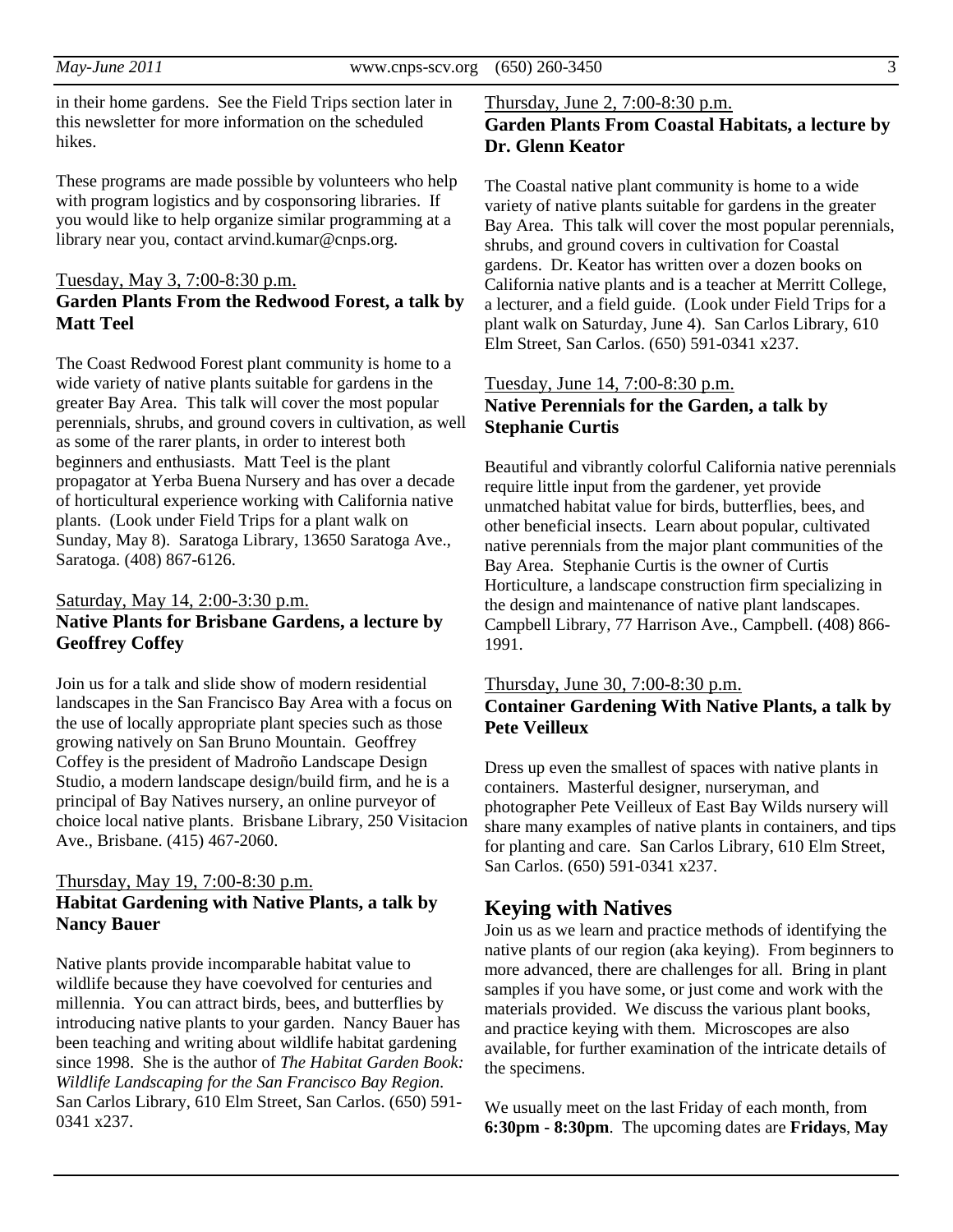Your newsletter editor

Thanks to the assistance of Olive's daughter

**27 and June 24**. We meet at the Peninsula Conservation Center (PCC), 3921 E. Bayshore Road in Palo Alto. For more information, please contact Dave "Tex" Houston at tex009@sbcglobal.net or (650) 303-2777; or Sally Casey at (408) 377-0989.

Olive was a botanist who studied with Mildred Mathias at UCLA and was one of the few early women botanists. She was a devoted recorder of the plants of Almaden Quicksilver and Santa Teresa County Parks. At one of our General Meetings Olive received a surprise award from the

# **Native Plant Symposium a Success**

Our Chapter's first ever symposium on native plant gardening and design -- held at Foothill College on February 19 - was successful on many fronts. The best practitioners in the field accepted our invitation and shared their knowledge through informative talks and enchanting slides. A capacity audience of 325 listened with rapt



Participants at the February 2011 California Gardens Symposium fill Foothill College's Smithwick Theater

attention, despite facility issues with heating and audio malfunction.

With the support of the Horticulture Department, our Chapter returned after several years to Foothill College, a location with deep ties to CNPS. Thirteen committee members and 23 volunteers logged 650 volunteer-hours over 8 months to put this event together.

The event raised the level of native plant gardening knowledge as well as funds for the Chapter. One of the happy outcomes of the symposium is that our Chapter has instituted a \$500/year CNPS scholarship for a horticulture student at Foothill College. Thanks to all who participated in one way or another to make this event a success.

# **IN MEMORIAM**

**Olive Zappacosta**, a long time member of CNPS, passed away at her home on February 13 at the age of 92. For years Olive was the core of our Chapter's Wildflower Show. She was instrumental in developing the plant label cards and she was the organizer of the specimens on the tables. For many years she led a group collecting for the Wildflower Show at Almaden Quicksilver County Park.

Janet Stevenson, Olive enjoyed greeting her friends and listening in on discussions while joining in assembling the printed newsletters for mailing.

# **CHAPTER SERVICE OUTINGS**

## **Habitat Restoration at Edgewood Park**

Spring is in full swing, and with all the winter rains the weeds are in full swing too, so it's time to kick our efforts into high gear! Come pitch in and make Edgewood an inspirational showcase of all CNPS stands for... have some fun, get some sun, and learn a ton!

Our **9am Friday** sessions run year round; **5:30pm Wednesday** sessions continue through Daylight Savings Time; and monthly **9am Saturday** sessions are the **3rd Saturday, March thru July.**

For schedules, meeting places, and other details visit our Weed Warriors website at **edgewood.thinkersrus.net**, contact Paul Heiple at (650) 854-7125 or pheiple@ gmail.com, or email John Allen at jcakwa@comcast.net.

## **Sat Jun 4 Fountain Thistle Work Party (San Mateo) 10am-noon**

Join leaders Ken Himes and Jake Sigg, of Santa Clara Valley and Yerba Buena Chapters, on the return to our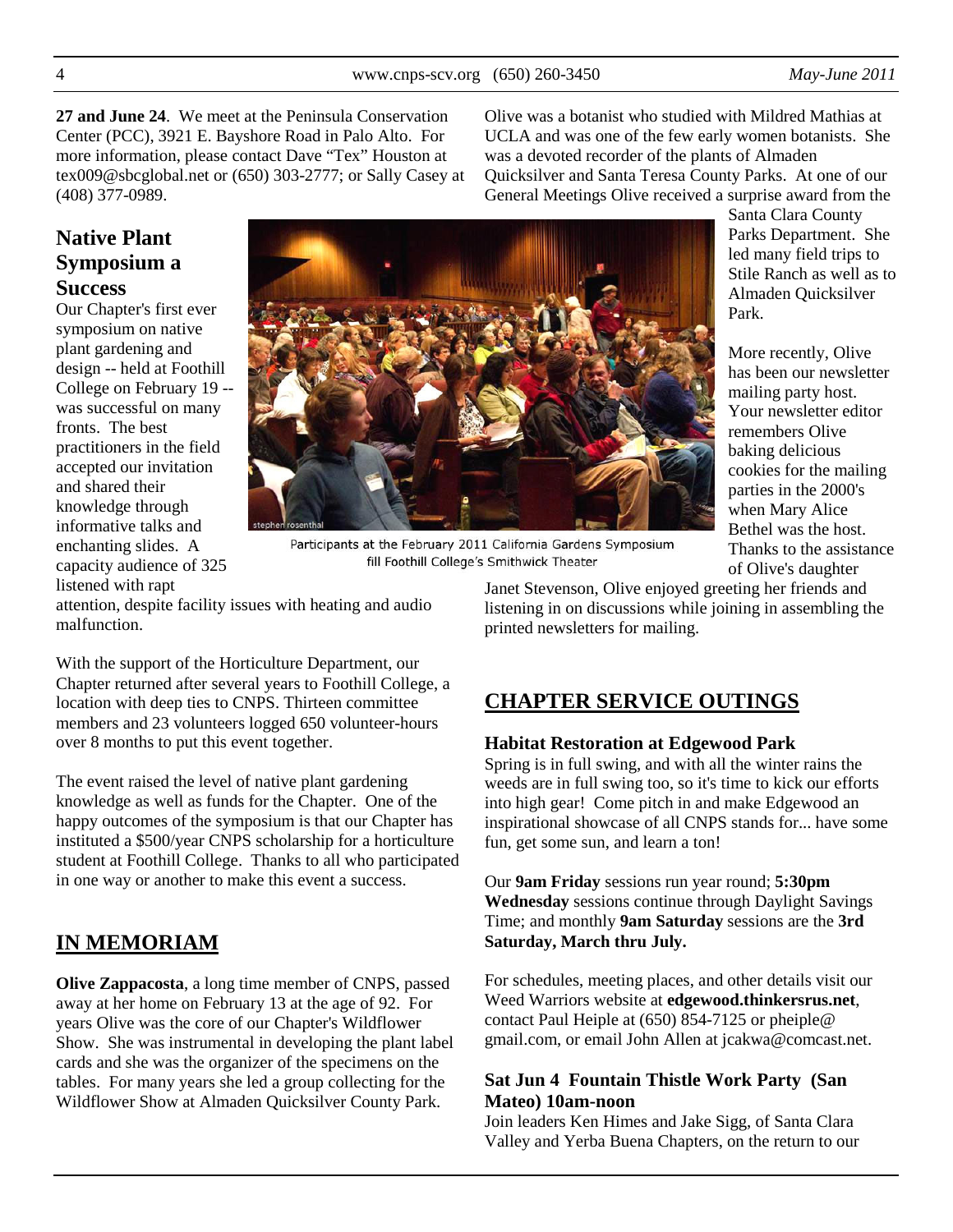ongoing restoration work at this site, the intersection of I-280 and Hwy. 92. This will be our fifth visit, and the rewards for our work are very visible. The challenge this time will be to find any pampas grass seedlings, which should be few--or absent! Australian tea tree, *Leptospermum laevigatum*, will be an ongoing problem. Whereas pampas grass seeds are exceedingly short-lived, the tea tree has a longer-lived seed bank whose exact longevity is unknown to us.

The site is steep and, in parts, slippery. Wear appropriate footwear. Bring water and sun protection. **To sign up** and obtain the meeting location please RSVP to Jake at jakesigg@earthlink.net or (415) 731-3028.

## **CHAPTER FIELD TRIPS**

Chapter field trips are generally free and open to the public. They are oriented to conservation, protection and enjoyment of California native plants and wildlife, and we adhere to all rules and guidelines for the lands on which we are visiting.

**In our region it is very important to be prepared for hiking on rugged & steep terrain, wide temperature ranges and rapidly changing conditions at any time of year. All participants should wear sturdy footwear and carry sufficient water, sun protection, food, clothing layers, personal first aid and other supplies you may need. If you have any questions about your ability to participate in a particular field trip, please contact the trip leader in advance.** 

**Sun May 1 Whitehouse Creek "Cascade Field" (Pescadero) 10am - 3pm NOTE LOCATION CHANGE The field trip to McNee Ranch State Park is now** 

**CHANGED to Whitehouse Creek** because of the Dream Machines event that will be taking place north of Half Moon Bay on the same day.

**INSTEAD COME TO** - The Wildflowers of Whitehouse Creek, also called "Cascade Field," that is a part of Año Nuevo State Park. This area is a richly diverse flower field that has been managed by State Parks with controlled burns for the last several years.

Meet at the yellow gate on the ocean side of Highway 1, two miles north of the Año Nuevo main entrance, (about 26 miles south of Hwy. 1/Hwy. 92 intersection). Contact Toni Corelli (650) 464-1289 or corelli@coastside.net for more information. Bring lunch and water; wear layers.

## **Sat May 7 Blue Oak Ranch Reserve (Mount Hamilton Range) 10am - 3pm Optional Overnight Camping to Sunday morning, May 8**

Join us for a return visit to the University of California Blue Oak Ranch Reserve in the Mount Hamilton Range, east of San Jose. This 3,260-acre property is normally not open to the public, but is maintained as an area for scientific research. The reserve contains four threatened plant communities: valley oak woodlands, blue oak woodlands, wildflower field, and native perennial grasslands. It contains 73 vascular plant families and 462 taxa of vascular plants, of which almost 80% are native. And May is a wonderful time for wildflowers!

This year will we have both a one-day field trip and an optional overnight camping opportunity at Ranch headquarters. For both events, we will meet at the Ranch gate on Mt. Hamilton Road on **Saturday at 10am**. The field trip **concludes at 3pm**, and we can expect to be back in the valley by 4pm. Bring lunch and liquids.

**To reserve a place** on the field trip and/or camping trip, please contact Judy Fenerty at judy@fenerty.com, or (408) 378-6272. Directions and details will be emailed prior to the event.

#### **Sun May 8 Henry Cowell Redwoods State Park (Felton) 10am - noon**

Take a stroll through an old-growth redwood grove to view many 1,000+ year old trees and meet some of the species of the redwood plant community. Kevin Bryant will lead this easy interpretive hike over mostly level ground in and around the Redwood Loop. We will also take in some views of the San Lorenzo River riparian woodland, including several large western sycamore trees. The walk is expected to be approximately 2 miles in length.

**Directions:** Take Hwy. 17 south to the Mt. Hermon Rd. exit. Go through Scotts Valley to Felton, where Mt. Hermon Rd. ends, turn right, and quickly get into the left hand lane. Turn left onto Hwy. 9 and go about 0.6 miles to the entrance of Henry Cowell Redwoods SP, which is a left turn off of Hwy. 9. The entrance fee to park in the lot is \$10. Some parking is available outside the park on Hwy. 9, about a 10 minute walk to the park gift shop. **We will meet at 10am** at the park gift shop. For more info. contact Kevin Bryant at mtngreen17@verizon.net or (408) 348-9470.

## **Fri - Sun May 13 - 15 Sierra Foothills (Mariposa) Car Camping**

The town of Mariposa is located at the intersection of Highway 140 and Highway 49, a 3-hour drive from the Bay Area. The town itself is at 1,800 ft elevation although some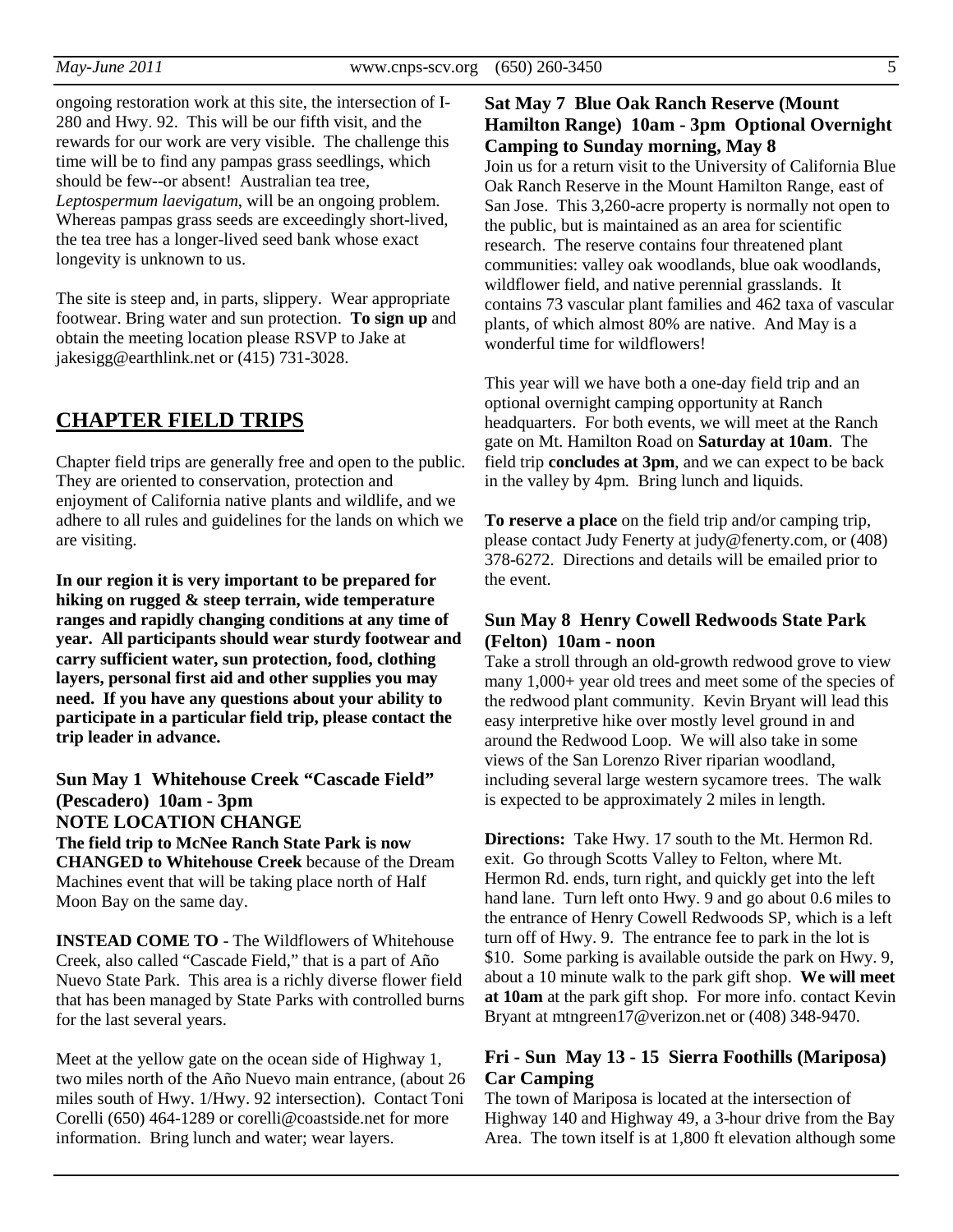of the surrounding countryside can be higher. The plan is to arrive in Mariposa on Friday the 13th. Early arrivals **on Friday** can spend a few hours botanizing at Radhika's 10 acre oak woodland property with open meadows and a riparian corridor along the Agua Fria Creek that runs through the property.

**On Saturday**, we will drive to Trumbull Peak in Stanislaus National Forest and join the Sierra Foothills Chapter on their field trip. Trumbull Peak is at 5,000 ft. elevation and is the centerpiece of an historic and botanic Special Interest Area in the Stanislaus National Forest. It sits on the rim of the Merced River Canyon and is home to over 100 species of wildflowers, shrubs, and trees. The trip is timed to catch

peak bloom of the wildflowers and three statelisted rare plants. Sturdy nonslip shoes are essential. **On Sunday** we will botanize at lower elevations catching some different species and different blooms.

The trip is limited to 16 people. You can join our group campsite at the Mariposa Fairgrounds, or stay at one of the many inns or motels in the area. Contact trip leader Radhika Thekkath at rthekkath@yahoo.com or (650) 996-0224 to **reserve** 



Kevin Bryant Leading Chapter Field Trip to Coyote Ridge, April 2011

**your spot** and for a more detailed description of the trip.

## **Sun May 15 Grass Walk at Edgewood County Park (Redwood City) 10am - 1:30pm**

Come see our native grasses at Edgewood, known for its unique and beautiful diversity of grasses. This will be an easy walk led by our own grass expert Sally Casey.

We'll **meet at 10am** at the intersection of Edgewood Road and Cañada Road. Pack water, lunch, comfortable walking shoes and an interest in grasses. The hike distance will be about 2 miles with gentle slopes. For more information contact Sally at (408) 377-0989.

**Directions:** From I-280, take the Edgewood Rd. exit in Redwood City and head west. Proceed about 1/2 mile to the end of Edgewood Rd., its intersection with Canada Rd.

**Sun May 22 Mt. Madonna County Park (Gilroy) 10am - 3pm**

Join us for a field trip to explore the diverse habitats of Mount Madonna County Park east of Gilroy. Mount Madonna is a 3,688-acre park in southern Santa Clara County that features beautiful redwood forests, oak woodlands, chaparral, and grasslands, as well as four species of manzanita. We will also visit the serpentine area on the Merry Go Round Trail. The hike will be moderately strenuous, up to 6 miles and up to 1,200 feet of elevation gain/loss.

For more information and **to sign up**, contact Judy Fenerty at judy@fenerty.com or (408) 378-6272. Directions will be sent prior to the hike. County Park information and maps are available at **www.parkhere.org**.

> **Cedars (Sonoma County) 10am - 4pm**  Join Matt Teel and Roger Raiche for an exploration of Roger's amazing property, The Cedars. The Cedars, so named by early explorers for its extensive stands of Sargent Cypress, is a roughly 10 square mile area of Sonoma County consisting entirely of serpentine and its parent rock peridotite. Many rare plants, including several disjunct or endemic

**Sun May 22 The** 

species, await us for a rare opportunity to visit this remote, privately owned and botanically unique piece of California.

This trip is limited to 20 participants. Details and directions will be given to confirmed participants; expect a 3 hour drive from the SF peninsula. High clearance 4WD vehicles are needed to access the property; participants with unsuitable cars may leave their vehicles safely at a neighboring ranch and carpool in. If you have a high clearance 4WD, please let Matt know when reserving your space. Springs and pools are abundant; bring a swimsuit if you like. Participants should be prepared for steep, rugged terrain and mainly single track trails.

## We are offering **priority to Santa Clara Valley Chapter members** for this trip. Contact Matt at

mat teel@yahoo.com or  $(650)$  851-4691, **to sign up**. If you are not a Chapter member and are interested in attending, please email Matt to get on the waiting list. If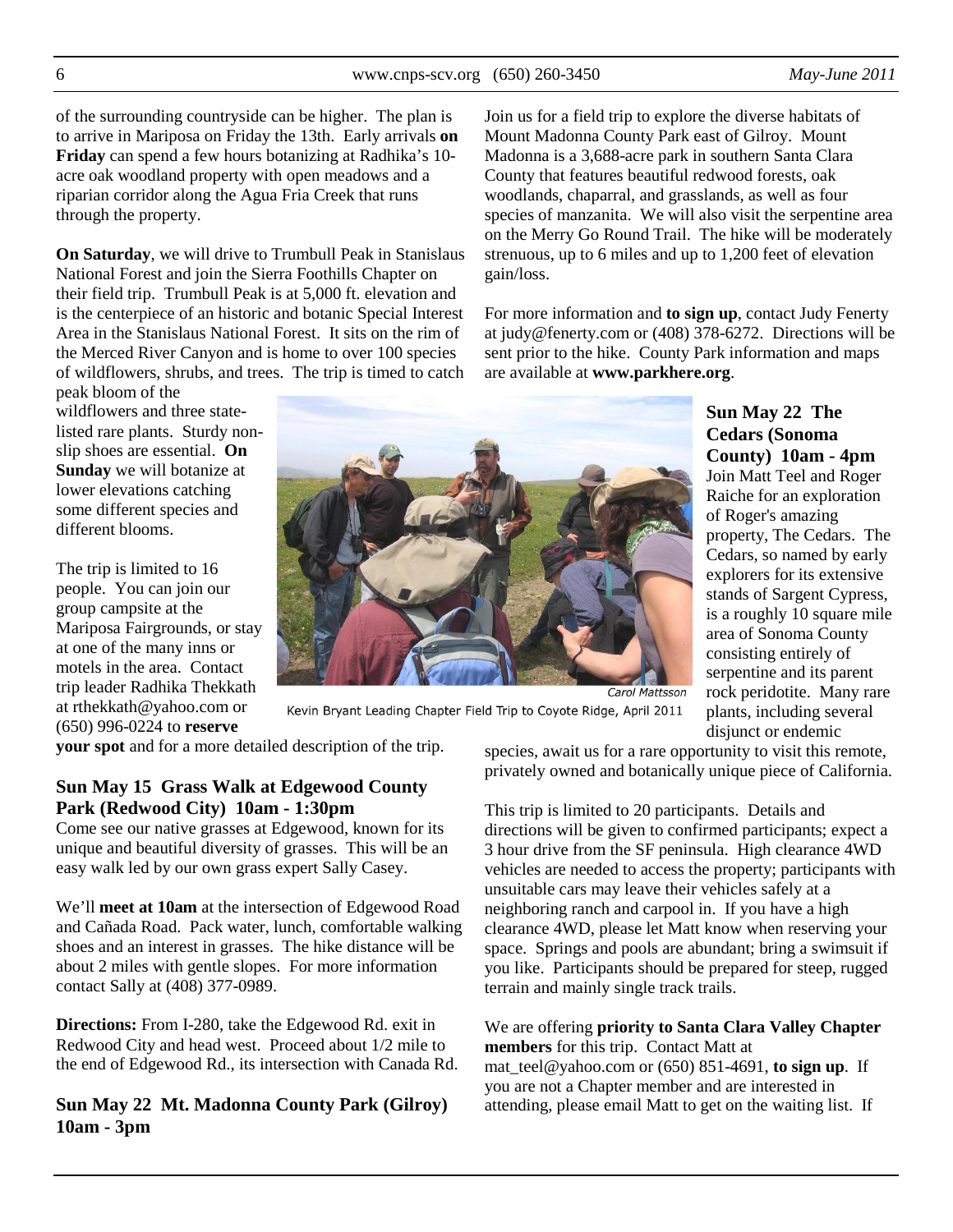there is still room 10 days prior to the trip, we will accommodate whomever we can.

## **Sun Jun 5 San Bruno Mountain (Brisbane) 10am - 1pm**

Join Ken Himes to explore the summit portion of San Bruno Mtn. We will hike the east Summit Trail (1/2 mile long and mostly level) and a portion of the Ridge Trail, and extend the hike (and time) to the southeast if there is interest. Plants of the coastal scrub community will be featured. Many of these plants have been used horticulturally throughout California. We will also consider the potential of lesser known plants that occur in this community.

Wear layers as windy and cool conditions could occur. Bring lunch and water. For more information, call Ken at (650) 591-8560.

**Directions**: From Hwy. 101 northbound, take the Old Bayshore/Brisbane exit and proceed north on Old Bayshore, past the town of Brisbane, until reaching the crest of a hill. Turn left onto Guadalupe Canyon Pkwy. and proceed uphill (west) about a mile and a half to the park entrance. There is a \$5 day use/parking fee. The hike begins near the entrance station parking lot.

### **Sun Jun 19 Beginner's Woody Plant Walk - Alum Rock Park (San Jose) 9am - 2pm SPECIAL CNPS MEMBERS ONLY WALK**

Alum Rock Park was once a tourist attraction with spas, a swimming pool, and a light rail terminus; today it is a scenic and serene city park returning to its original natural state.

Join Arvind Kumar for a plant walk along Alum Rock Park's cool and shady South Rim Trail. On this hike, our focus will be on identifying woody shrubs and trees. We expect to see several native oaks, bay laurel, gray pine, holly-leaved cherry, buckeye, coffeeberry, holly-leaved redberry, blue elderberry, toyon, hillside gooseberry, sticky monkeyflower, and blue witch, among others. Beginners interested in basic plant identification are welcome. The distance is 2 miles with 600' of elevation gain. Bring water and a bag lunch.

Space is limited to 20 participants. **RSVP to Arvind** at arvind.kumar@cnps.org or (408) 715-7020 to **reserve your spot** and for directions to the meeting place. **This is a CNPS members only walk**; memberships will be accepted at the trailhead.

## **Field Trip Training Begins Tuesday May 31**

Our Field Trip Training Program is being created to expand our supply of volunteer leaders and assistants. Our goal for this year is to offer a short program that covers topics sufficient for a new leader to be able to lead a beginner's nature hike. Chapter members interested in learning to lead field trips for beginners, or others wanting to brush up their leadership skills are invited to sign up. No previous experience is necessary.

The program will be conducted over two evenings, **Tuesday May 31st and Monday, June 6th** at the PCC (Peninsula Conservation Center) in Palo Alto. There will also be one **Saturday morning hike** following up the evening meetings, to reinforce and expand on the topics discussed at the earlier sessions. Several experienced field trip leaders from our Chapter will be the instructors for the evening or field sessions.

If you are interested in signing up for this program, or have any further questions, please contact Carolyn Dorsch at cdorsch1@aol.com, or (650) 804-6162 (evenings).

# **CHAPTER OFFICERS FOR 2011**

To learn more about volunteering with the Chapter, to ask questions or to give suggestions, please contact any of the officers listed below.

| <b>Title</b>     | <b>Name</b>   | <b>Phone</b> | Email           |
|------------------|---------------|--------------|-----------------|
| <b>President</b> | Arvind        | (408)        | arvind.kumar@   |
|                  | Kumar         | 715-7020     | cnps.org        |
| <b>Vice</b>      | Toni          | (408)        | tonig@flash.net |
| <b>President</b> | Gregorio      | 373-4497     |                 |
|                  | -Bunch        |              |                 |
| <b>Recording</b> | Radhika       | (650)        | rthekkath@      |
| <b>Secretary</b> | Thekkath      | 473-1537     | yahoo.com       |
| <b>Treasurer</b> | Julie         | (415)        | julie.scherer@  |
|                  | Scherer       | 317-4681     | gmail.com       |
| Past             | Kevin         | (408)        | mtngreen $17@$  |
| <b>President</b> | <b>Bryant</b> | 348-9470     | verizon.net     |

To join our Chapter email list please use the signup link at the bottom of our Chapter home page at **www.cnpsscv.org.**

**DEADLINE FOR THE NEXT** *BLAZING STAR* 

# **Saturday, June 4**

**Email: mattsson@surfpix.net Phone: (408) 255-3767**